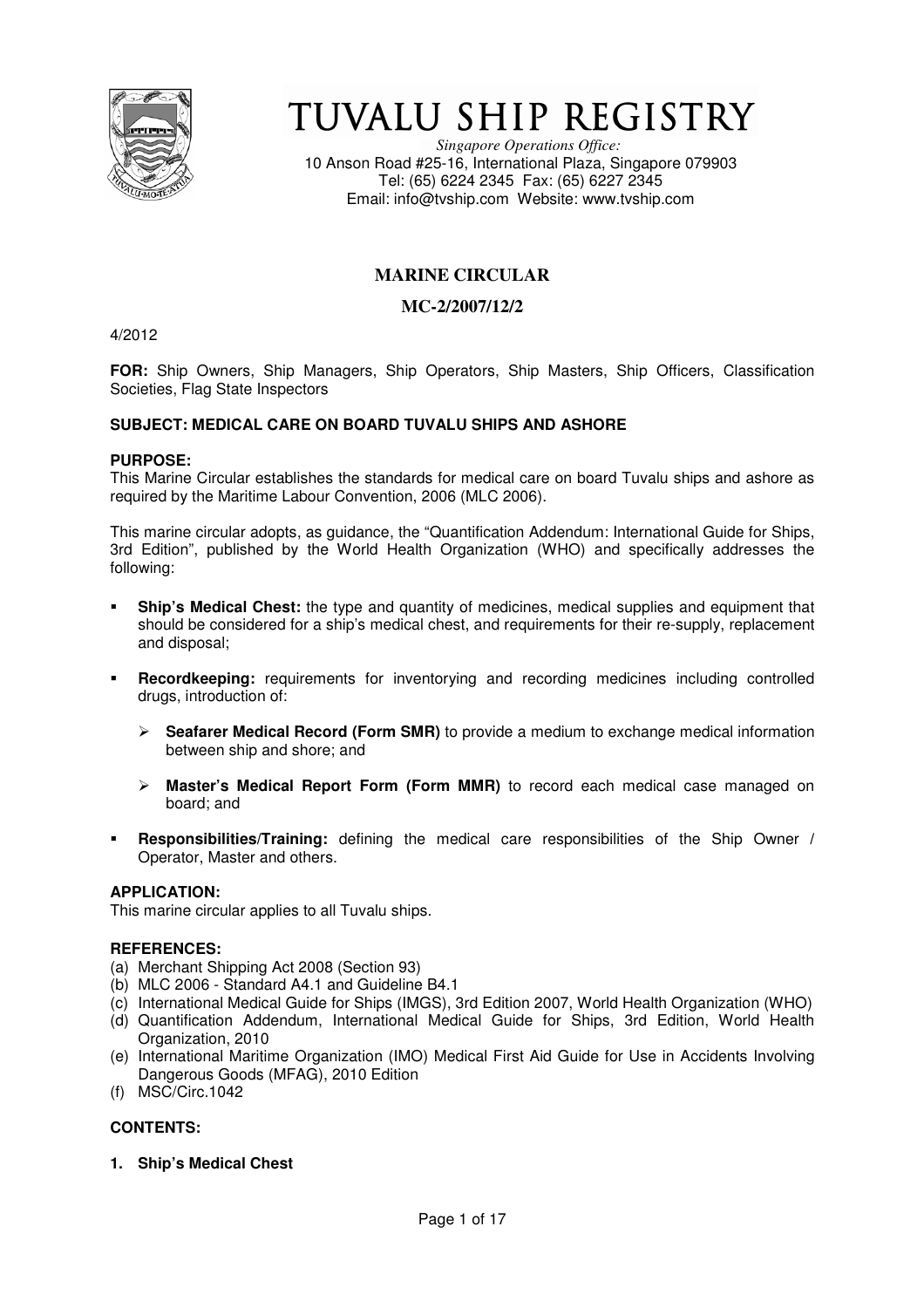- 1.1. All Tuvalu vessels shall carry a medical chest containing:
	- 1.1.1. medical supplies and equipment (refer to section 1.4 below, and Annex I); and
	- 1.1.2. the latest edition of applicable publications, forms and charts (refer to Annex II).
- 1.2. Except for ships carrying dangerous goods, the contents of a ship's medical chest is not mandated through any statutory requirement to which this Administration is a party. As such, guidance on the medicines and medical supplies that should be maintained on board should be taken from the IMGS (reference (c) above) and its "Quantification Addendum" (reference (d) above) published by the World Health Organization (WHO).
- 1.3. For convenience, the guidance is reproduced in Annex I of this marine circular and is wellaccepted by the international maritime community. It is also recommended by the MLC 2006 Guideline B4.1.1.4 for consideration when determining the contents of the medical chest and medical equipment.
- 1.4. Carriage Requirements for Medicines and Medical Supplies

### 1.4.1. All Vessels

All vessels shall stock their medicine chests so that the inventory (types, dosage and quantities of medicines, medical supplies and equipment) is appropriate to the particular vessel's route, operation and number of persons on board.

- **Note:** All vessels of greater than 500 gross tons shall, in addition to any other requirement, provide commercially available first aid kits for their engine room and galley.
- 1.4.2. Vessels with a Doctor on Board

Vessels, including passenger ships, carrying 100 or more persons and ordinarily engaged on international voyages with duration of more than three (3) days are required to carry a qualified medical doctor responsible for providing medical care. The exact inventory of medicines, medical equipment and supplies should be determined by the ship owner or operator in consultation with a qualified medical professional, such as the ship's doctor or medical consultant.

1.4.3. Vessels without a Doctor on Board

Vessels without a doctor on board are to utilize the tables contained in Annex I as guidance in establishing the contents of their medical chest in accordance to the WHO category as per Table 1 that follows.

The types, amounts and quantities indicated by the tables in Annex I are expected to vary based on the vessel's route, operation and the number of persons on board. If there is any question about the appropriate types or quantities of medicines or supplies to be carried, the contents of the medical chest should be established by the ship owner or operator by consultation with a qualified medical practitioner or medical consultant.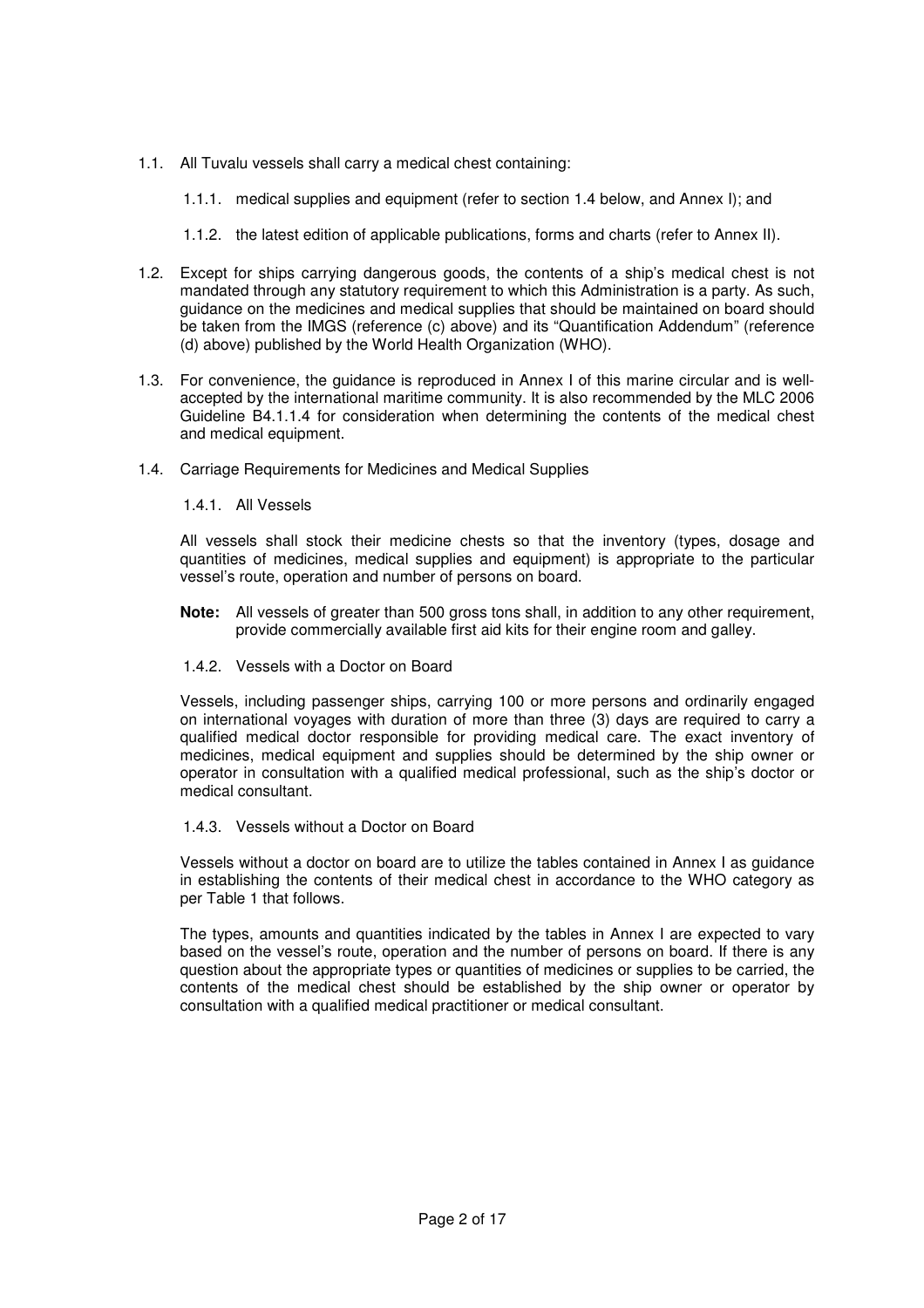| <b>Vessel Description</b>                                                                                                                             | <b>WHO Category</b>                                                                      |
|-------------------------------------------------------------------------------------------------------------------------------------------------------|------------------------------------------------------------------------------------------|
| Oceangoing ships                                                                                                                                      | Category A                                                                               |
| Coastal, Great Lakes or nearby foreign ports with<br>voyages not more than 24 hours from port of call                                                 | Category B                                                                               |
| Fishing vessels<br>on extended voyages (more than seven (7) days)<br>on voyages of seven (7) days or less and in close<br>proximity to a port of call | Category B<br>Category C                                                                 |
| Yachts<br>on voyages more than 60 miles from safe harbour<br>on voyages 60 miles or less from safe harbour                                            | Category B<br>Category C                                                                 |
| Ro-Ro Passenger Ships not normally carrying a<br>medical doctor                                                                                       | Category B and Emergency Medical Kit per MSC/Circ.<br>1042                               |
| Mobile and immobile floating production, storage and<br>offloading units (FPSOs) and floating storage units<br>(FSUs)                                 | To seek advice of qualified medical practitioner or<br>pharmacist to establish inventory |

- 1.5. Carriage Requirements for Ship's carrying Dangerous Cargoes
	- 1.5.1. Ships, including ferries, carrying dangerous cargoes or their residues, shall, in addition, comply with the International Maritime Dangerous Goods (IMDG) Code and the guidance in the latest edition of MFAG (reference (e) above). Medicines and equipment already available in the IMGS list may be counted toward the MFAG numerical requirement, if appropriate. They should be stored and registered together with the regular medicines and medical supplies carried on board.
	- 1.5.2. Where a cargo which is classified as dangerous has not been included in the most recent edition of MFAG, the necessary information on the nature of the substances, the risks involved, the necessary personal protective devices, the relevant medical procedures and specific antidotes should be made available to the seafarers via the ship's occupational safety and health policies.
	- 1.5.3. For a listing of medicines and supplies, please refer to MFAG Vol. III, which shall be placed on board.
- 1.6. Carriage Requirements for Passenger Ships
	- 1.6.1. There is a high risk of a medical emergency occurring aboard any passenger ship even for those cruising just for a few hours. To facilitate care of passengers on these types of ships that do not normally carry a medical doctor, particularly ro-ro passenger ships, an Emergency Medical Kit should be carried. See MSC/Circ.1042 for additional guidance.
	- 1.6.2. The Emergency Medical Kit should have the following clearly labelled:

"The medicines in this bag are to be used by a qualified medical practitioner or a registered general nurse, a qualified paramedic or ship personnel in charge of medical care on board under the direct supervision of either a medical practitioner on board the ship or under tele-medical advice/prescription by a Tele-medical Advice Service (TMAS)."

1.7. General Provisions for Equivalencies

This Administration recognizes that there are other flag States that may have established standards that are equal to, exceed, and/or are more up-to-date than the WHO (and IMO for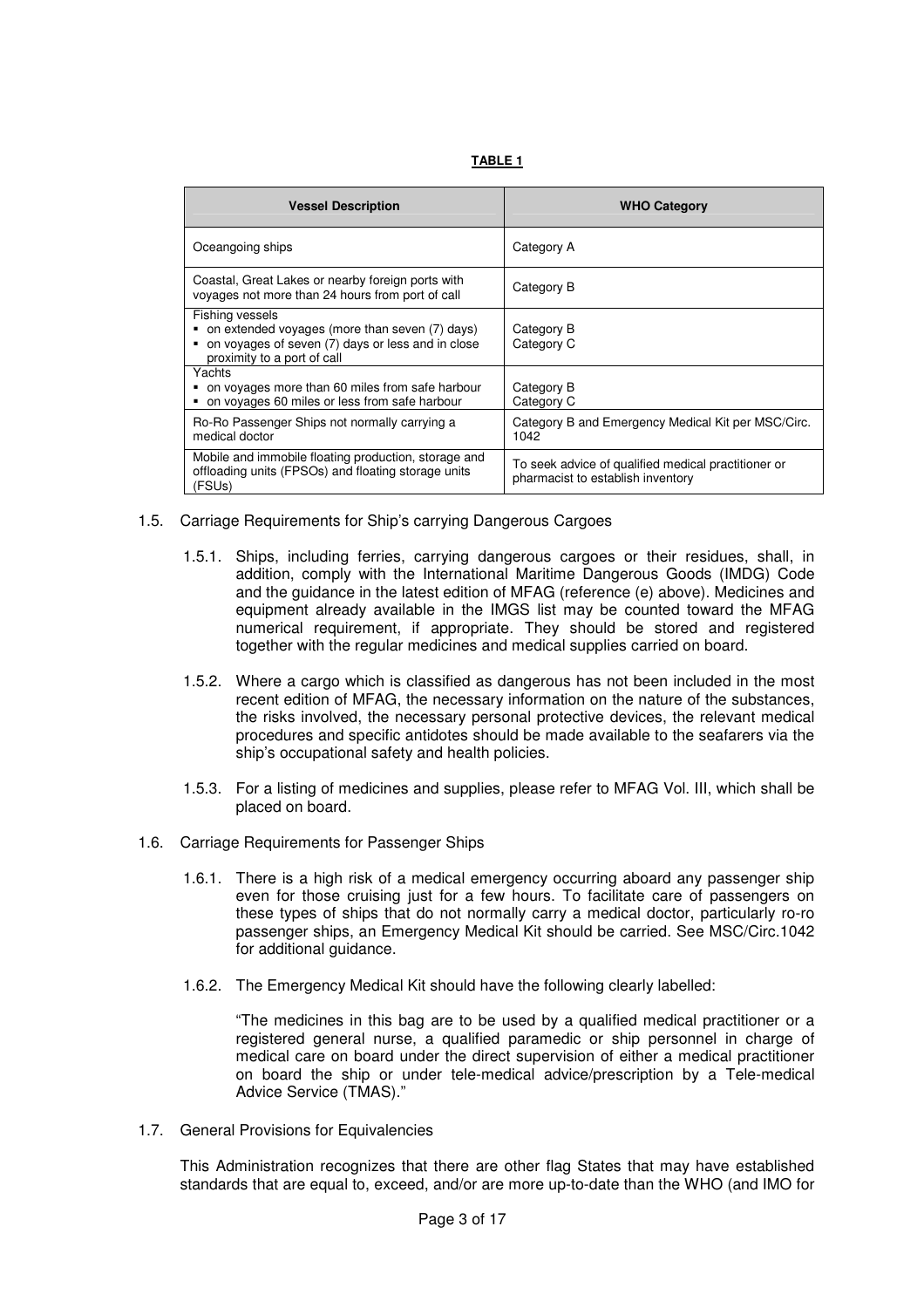IMDG) standards, and shall be considered in compliance with the requirements of this Administration.

- 1.8. Requirements for Controlled Drugs
	- 1.8.1. Controlled drugs are drugs that are graded according to the harmfulness attributed to the drug when it is misused and are categorized into three (3) categories:
		- Class A includes heroin, morphine, and opium
		- Class B includes barbiturates and codeine
		- Class C includes, among other drugs, anabolic steroids
	- 1.8.2. No ship shall carry excess quantities of Class A or Class C drugs unless permission has been granted by this Administration. Morphine Sulphate is the only Class A drug authorized to be carried aboard Tuvalu ships.
	- 1.8.3. As certain countries forbid the sale of controlled drugs to ships not registered in that country, ship managers are encouraged to become familiar with the controlled drug distribution laws in the countries where their ships are trading and to communicate directly with the respective authorities to understand the alternatives available for the procurement and delivery of controlled drugs to ships operating in these countries.
	- 1.8.4. Controlled drugs shall be kept in the Master's safe or behind a double-lock system.
- 1.9. Disposal of Medicines and Medical Supplies

Medicines and medical supplies shall be disposed lawfully in accordance with all applicable national laws and regulations of the State in which disposal is made and any applicable international requirements.

- 1.9.1. Disposal of Non-Controlled Medicines and Medical Supplies:
	- 1.9.1.1. Expired medicines and medical supplies should be returned to the supplier where possible, or sent to an approved shore-side contractor for disposal.
	- 1.9.1.2. If disposal under 1.9.1.1 is not possible, expired medicines and medical supplies may be incinerated at sea where a vessel has in place a written waste disposal policy and program that includes incineration at appropriate temperatures by exclusively authorized personnel. Records of such incinerated medicines and medical supplies shall be kept as part of the medical inventory.
	- 1.9.1.3. It should be noted that there are licensed pharmaceutical distribution centres that handle the supply and disposal of prescription and nonprescription medicines for marine vessels on a global basis. This Administration recommends use of these companies for a vessel that regularly encounters problems with locating shore-side facilities able to accept such wastes.
- 1.9.2. Disposal of Controlled Drugs
	- 1.9.2.1. There are various methods for disposing of controlled drugs lawfully. They include: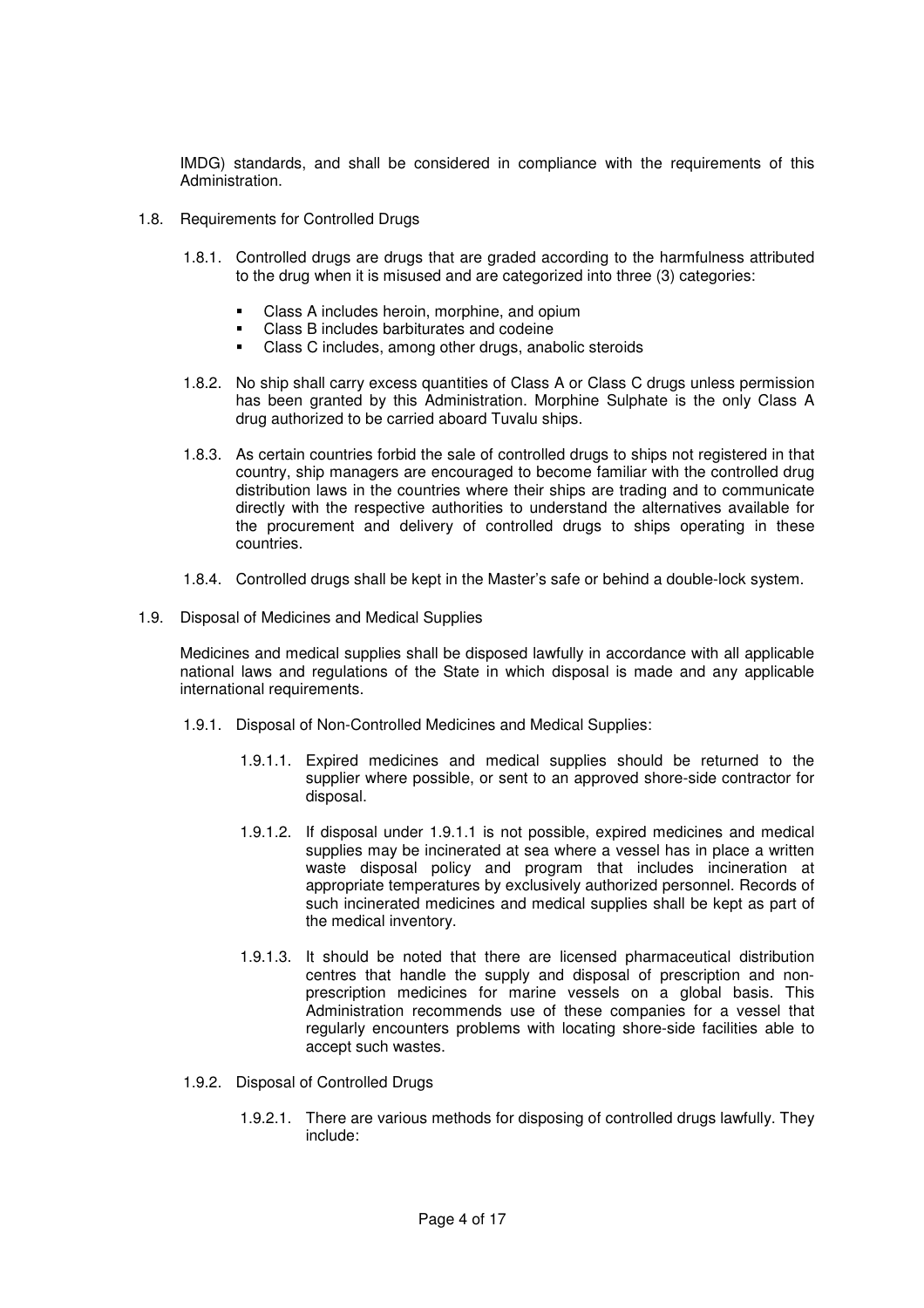- giving them to a person who may lawfully supply them, such as a qualified doctor or pharmacist;
- **·** incineration:
- waste encapsulation; and
- **·** inertization.
- 1.9.2.2. The following conditions must be met regardless of the method used for disposing of controlled drugs:
	- **The method utilized must be properly implemented;**
	- The entire process from unpacking throughout the final destruction of the controlled drug must be witnessed by at least two (2) persons and documented in the Controlled Drugs Register.
- 1.10. Medicine Supply, Labelling, Re-supply, Replacement and Storage
	- 1.10.1. All medicines are to be supplied in standard small packages, and to the extent possible, in single dose portions. The prescribed active ingredients and strengths shall be clearly stated.
	- 1.10.2. Medical instructions and, if necessary, the medicine labelling shall be in a language understood by the crew.
	- 1.10.3. Sufficient reference material or product use and identification cards related to the medicines carried shall be available on board the vessel.
	- 1.10.4. Medicines and medical equipment shall be re-supplied as necessary.
	- 1.10.5. Medicines with expiration dates shall be replaced at the earliest possible date after the expiration date, and in any case within three (3) months of the expiration date. Once replaced, expired medicines should be removed from the vessel and disposed of in accordance with section 1.9, above. It should be noted that some countries impose fines on ships entering their territory with expired medicinal items on board.
	- 1.10.6. All medicines shall be stored in accordance with the manufacturer's recommendation.
	- 1.10.7. All medicines and medical devices shall be stored under lock and key.
- 1.11. Requirements for Carriage of Defibrillators
	- 1.11.1. It is not mandatory under international or national legislation for ships to carry defibrillators, and as such, it is up to individual ship owners / operators to decide whether or not to include a defibrillator on board their ships.
	- 1.11.2. However, if a defibrillator is carried, this Administration recommends that a system be in place to ensure regular maintenance of the equipment (in accordance with manufacturer's instructions), and adequate training for the first aid providers, including regular refresher training (at least every six (6) months). Training should also particularly cover care of the patient after defibrillation since immediate hospitalization facilities may not be possible most of the time.
- **2. Inspections required by MLC 2006**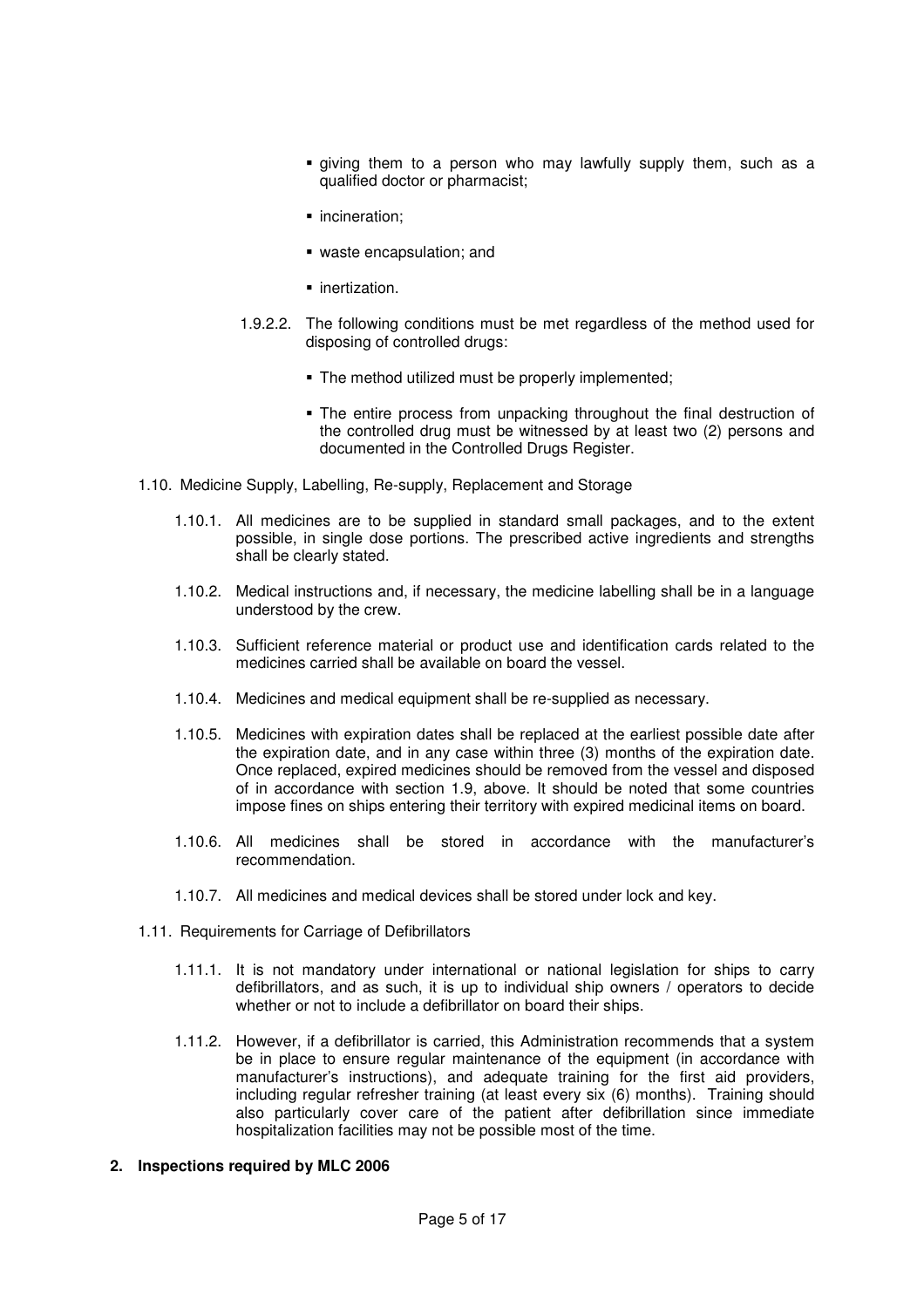- 2.1. In accordance to MLC 2006 Standard A4.1.4(a), regular inspection of the ship's medical chest shall be carried out by the competent authority at intervals not exceeding 12 months.
- 2.2. In this regard, shipowners may rely upon the inspection and certification of medicine chests by competent local authorities providing this service.
- 2.3. Flag State inspections may also be used to verify that medical chests are adequate and have been recently certified.

#### **3. Requirement for Recordkeeping (may be kept and managed electronically)**

3.1. Inventory of Medicines

A list of medicines and medical supplies shall be maintained on board. The list should be regularly updated and contain, for each item, the following information:

- 3.1.1. expiry date;
- 3.1.2. storage conditions;
- 3.1.3. quantities remaining after purchase or use; and
- 3.1.4. disposal information.

The medicine chest shall be inventoried no less than once a year.

- 3.2. Seafarer Medical Record (Form SMR)
	- 3.2.1. The Master or designated and certified onboard "medical care provider" shall complete Form SMR to the extent possible, whenever treatment of a seafarer aboard a vessel needs to be rendered on shore. The purpose of this form is to facilitate the exchange of medical and related information concerning individual seafarers between the vessel and shore in cases of illness or injury.
	- 3.2.2. This form shall be kept confidential and shall be used only to facilitate the treatment of seafarers. As such, it shall be:
		- used to transmit information in the evacuation of a seafarer;
		- provided to shore-side medical personnel either filled out in part or full, as applicable, or forwarded to shore-side medical personnel as a blank form to be completed and returned to the vessel upon examination of the seafarer;
		- **PEDECI** provided in copy to the seafarer upon request;
		- **Exect with the seafarer's medical records while on board the vessel or ashore by** the ship owner when the seafarer leaves the ship; and
		- included as a copy to this Administration when a "Report on Personal Injury or Loss of Life" (Form PI) is filed.
	- 3.2.3. Form SMR shall be kept by the ship owner / operator for a period of two (2) years.
	- 3.2.4. Form SMR can be downloaded at: www.tvship.com
- 3.3. Master's Medical Report (Form MMR)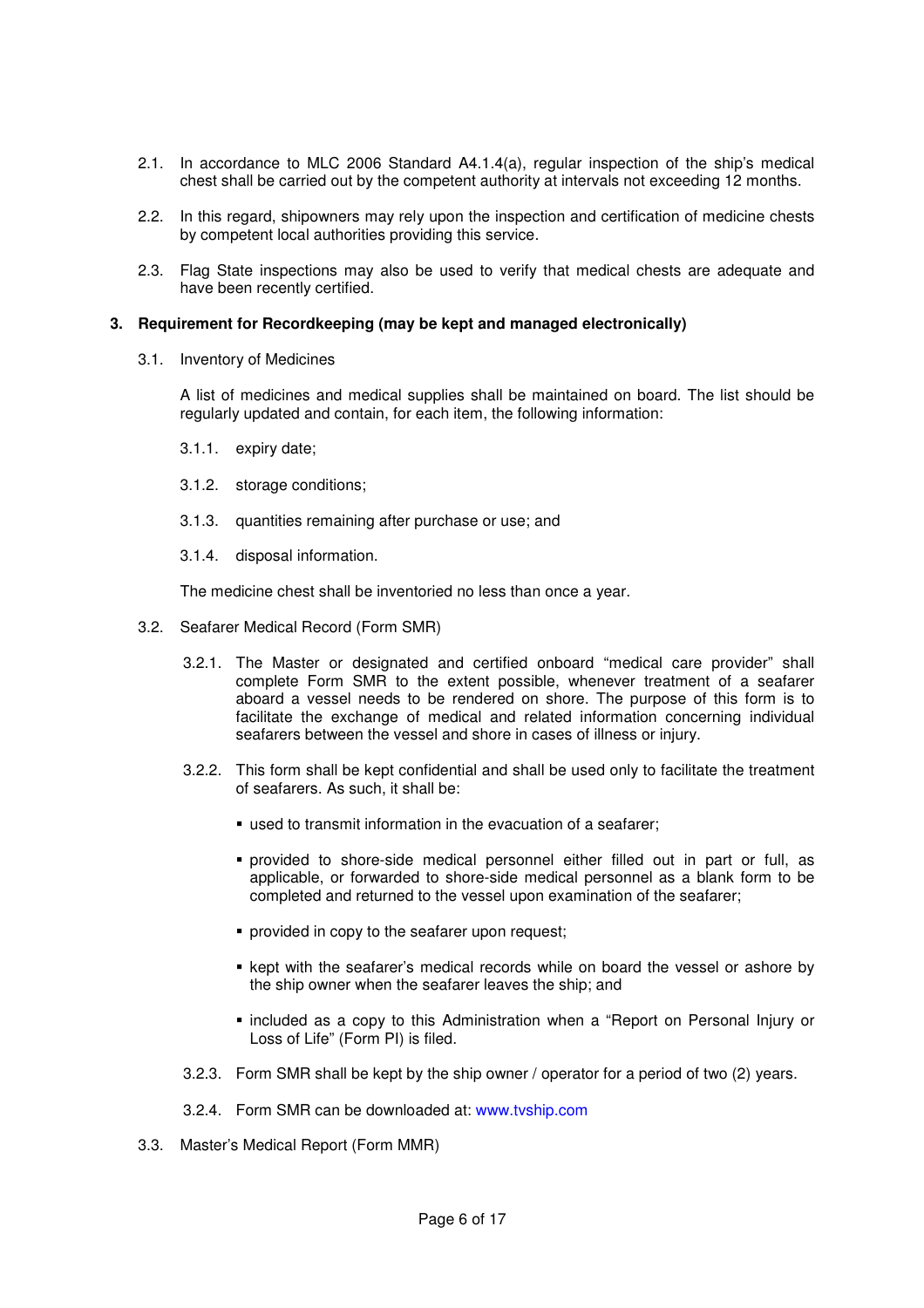- 3.3.1. Assisted by the ship's doctor or crew members assigned to basic medical duties, the Master shall complete Form MMR for each medical case managed on board that is the result of a seafarer being injured or ill for 72 hours or more in duration, or requires medical advice or assistance from a medical facility or practitioner ashore. This form shall be filed in the ship's medical log with the seafarer's Form SMR attached.
- 3.3.2. Form MMR shall be kept by the ship owner / operator for a period of two (2) years.
- 3.3.3. Form MMR can be downloaded at: www.tvship.com
- 3.4. Ship's Medical Log

Each vessel shall keep a medical log book (commercially available) wherein shall be entered every case of illness or injury happening to any member of the crew, passenger or other persons engaged in the operations of the vessel; the nature thereof; and the medical treatment administered.

- 3.5. Controlled Drugs Register
	- 3.5.1. A register of controlled drugs must be maintained by the Master.
	- 3.5.2. Controlled drugs must be entered into the controlled drugs register on reception by the vessel and the following information should be recorded:
		- 3.5.2.1. Controlled Drugs received:
			- Type and Quantity
			- Date received
			- Name and address of the person or supplier from whom the drug was obtained
			- **Running Total**
		- 3.5.2.2. Controlled Drugs administered:
			- Type and Quantity
			- Date administered
			- Name of the person ordering the drug
			- Name of the person administering the drug
			- Name of the person receiving the drug
			- Running total of remaining stocks, updated after each use
		- 3.5.2.3. Controlled Drugs lost or spoiled(e.g., broken ampoule, drug prepared, but not injected, etc):
			- Type and Quantity
			- Date that drug was found lost or spoiled
		- 3.5.2.4. Controlled Drugs disposed:
			- **Type and Quantity**
			- Date disposed
			- Method of disposal
			- Receipts and witness documentation (including signatures e.g. control signature form).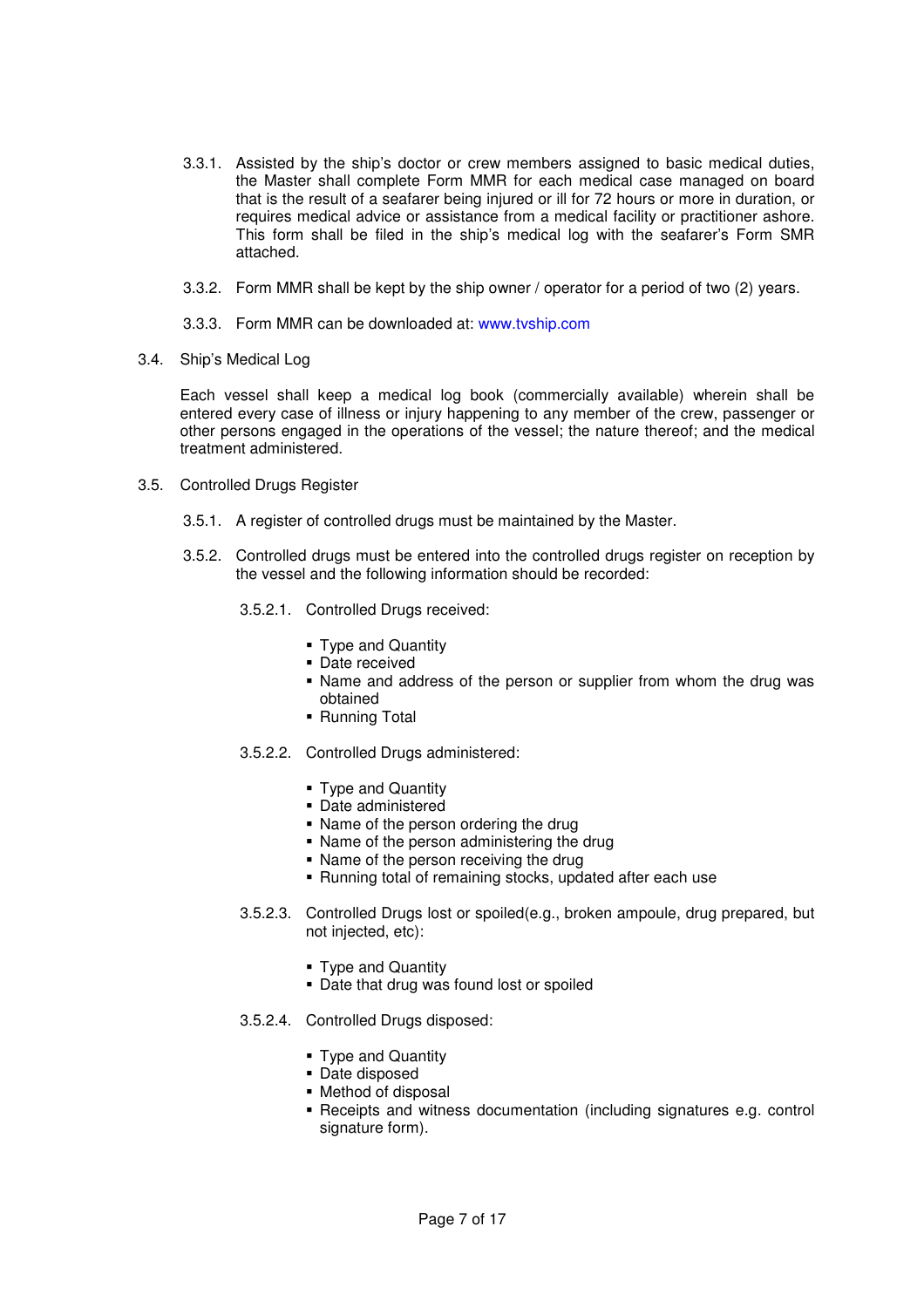- 3.5.2.5. Record that a count is carried out at least once a month on the remaining controlled drugs in store for verification against records of use and the running total.
- 3.5.3. The Controlled Drugs Register shall be kept for a period of two (2) years after the date of last entry.
- 3.6. Electronic Records

### **4. Responsibilities and Training**

- 4.1. The ship owner / operator is ultimately responsible for the content of the medical chest on board a vessel and, therefore when putting together the medical chest, should seek qualified medical consulting, particularly when considering travel to areas with certain medical risks (e.g. malaria).
- 4.2. The Master is responsible for keeping and managing medical supplies kept on board to ensure that the medications are properly dispensed and that records are kept of their disposition. This responsibility may be delegated to a properly trained and certified crew member.
- 4.3. Ships which do not carry a medical doctor on board should have:
	- one (1) certified seafarer "Medical Care Person in Charge" responsible for medical care and administering medicine as part of their regular duties; and
	- one (1) certified seafarer "Medical First Aid Provider" designated to undertake the duties of providing immediate first aid in case of injury or illness on board ship.

A single individual may serve in both capacities, provided he/she holds the two (2) certifications.

- 4.4. Seafarers in charge of medical care or first aid shall report health-related conditions on board to the Master, and shall present the Ship's Medical Logbook to the Master on request.
- 4.5. Master or seafarers designated with responsibilities for medical care or first aid shall have full use of all available (24-hour per day) medical advice by radio or radiotelephone. These seafarers shall be instructed in the use of the ship's medical guide and the medical section of the most recent edition of the "International Code of Signals" to enable them to understand the type of information needed by the advising doctor as well as the advice received.
- 4.6. Seafarers on board whom are designated to provide medical care or first aid shall have training as required by the International Convention on Standards of Training, Certification and Watchkeeping, 1978, as amended, (STCW). The training should be based on the contents of the most recent editions of the IMGS, MFAG and the medical section of the "International Code of Signals" (published by the IMO). Such persons should undergo refresher training approximately once every five (5) years to ensure proper utilization of all medicines or medical supplies on board.

STCW certification is not required for ship doctors or ship nurses and it shall be the responsibility of the ship owner / operator to verify the medical certification validity of such persons.

4.7. Regardless of training, seafarers are not medically qualified to replace doctors, and as such, a doctor should always be consulted with regards to serious illness or injury, or when any doubt arises on the action to take in treating a patient.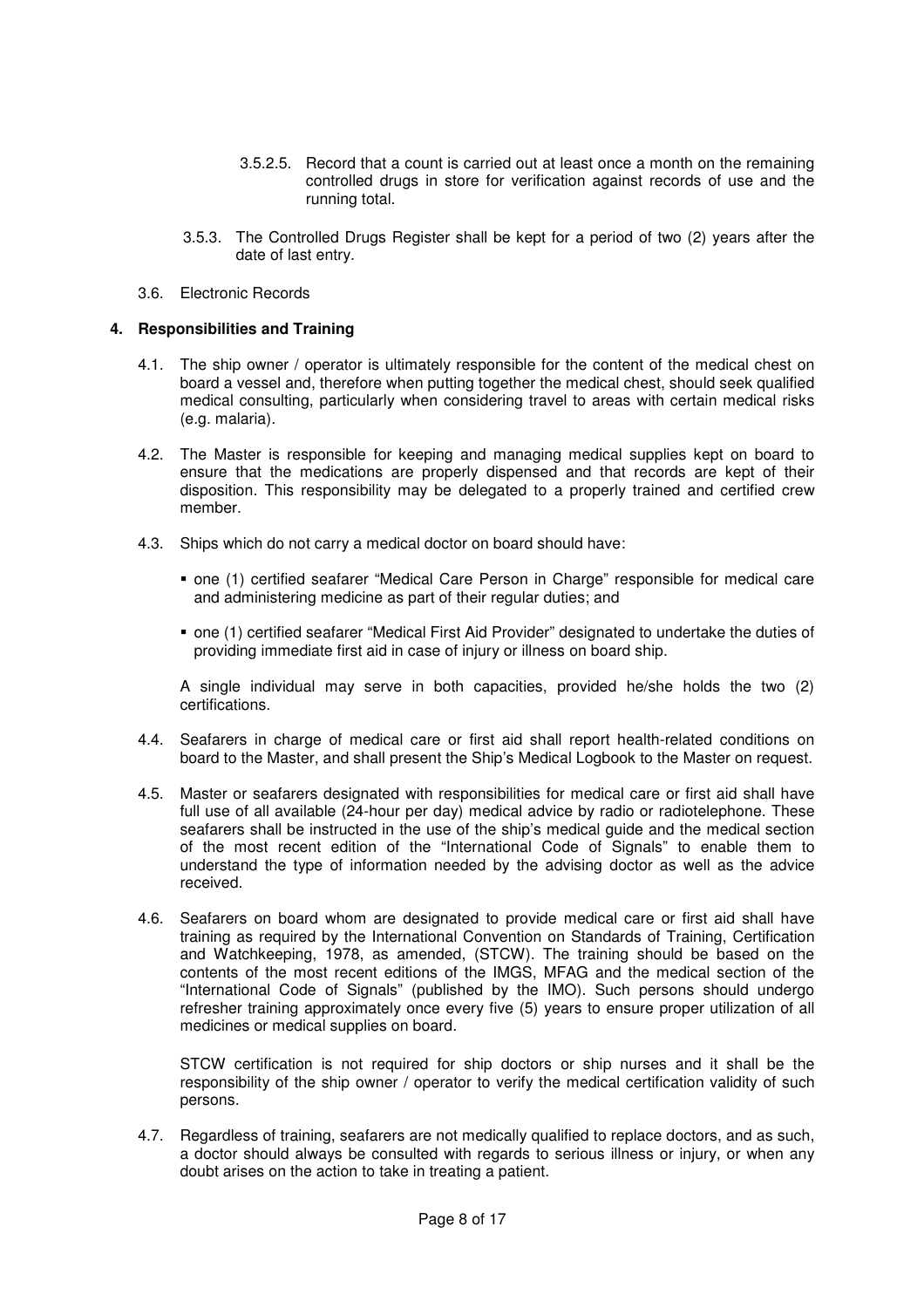## **5. International Health Regulations**

- 5.1. The International Health Regulations (2005) (IHR (2005)), administered by WHO, provide a code of procedures and practices for preventing the spread of infectious disease. Article 37 of the regulations require, in general, a Master of a ship arriving from a foreign port to provide a State that is a Party to IHR (2005) with a Maritime Declaration of Health (MDH) prior to arrival in port. The MDH contains a series of health-related questions, including those addressing illness, death and sanitary measures on board, to which a Master must attest.
- 5.2. Form MDH can be downloaded at: www.tvship.com for use by ships that call on ports where a MDH is required.

#### **6. Pest Management**

- 6.1. The presence of insects, rodents and other pests shall be controlled to prevent the transmission of illness and disease to seafarers and other persons on board a ship.
- 6.2. In controlling pests, it is important to note that very few pesticides are suitable for use against all kinds of pests that may be present on board. It is therefore necessary to consider the pesticides individually and utilize them in accordance with manufacturer instructions and as recommended in the IMDG Code Supplement, "Revised Recommendations on the Safe Use of Pesticides in Ships".
- 6.3. In developing a pest control strategy, cruise ships and commercial yachts may want to consider recommendations regarding pest control contained in section 8 of the "Vessel Sanitation Program" (VSP) 2011 Operations Manual by the United States Centers for Disease Control and Prevention.

#### **7. Mosquito Protection**

- 7.1. Ships that regularly call mosquito-infested ports shall be fitted with appropriate devices (e.g. nets, screens) as prophylaxes against mosquitoes and carry anti-malarial medicines.
- 7.2. Ships that transit in areas where flies and mosquitoes are prevalent may seek guidance from the "Guide to Ship Sanitation" by WHO which provides ship designer and constructor guidelines for the control of insects particularly for sleeping quarters, mess rooms, dining rooms, indoor recreational areas, and all food spaces. Control measures that may be employed by the Master and Crew are also provided.
- 7.3. Please refer to Table I of Annex I for the types and quantities of anti-malarial medications to be carried.

Yours sincerely,

Deputy Registrar Tuvalu Ship Registry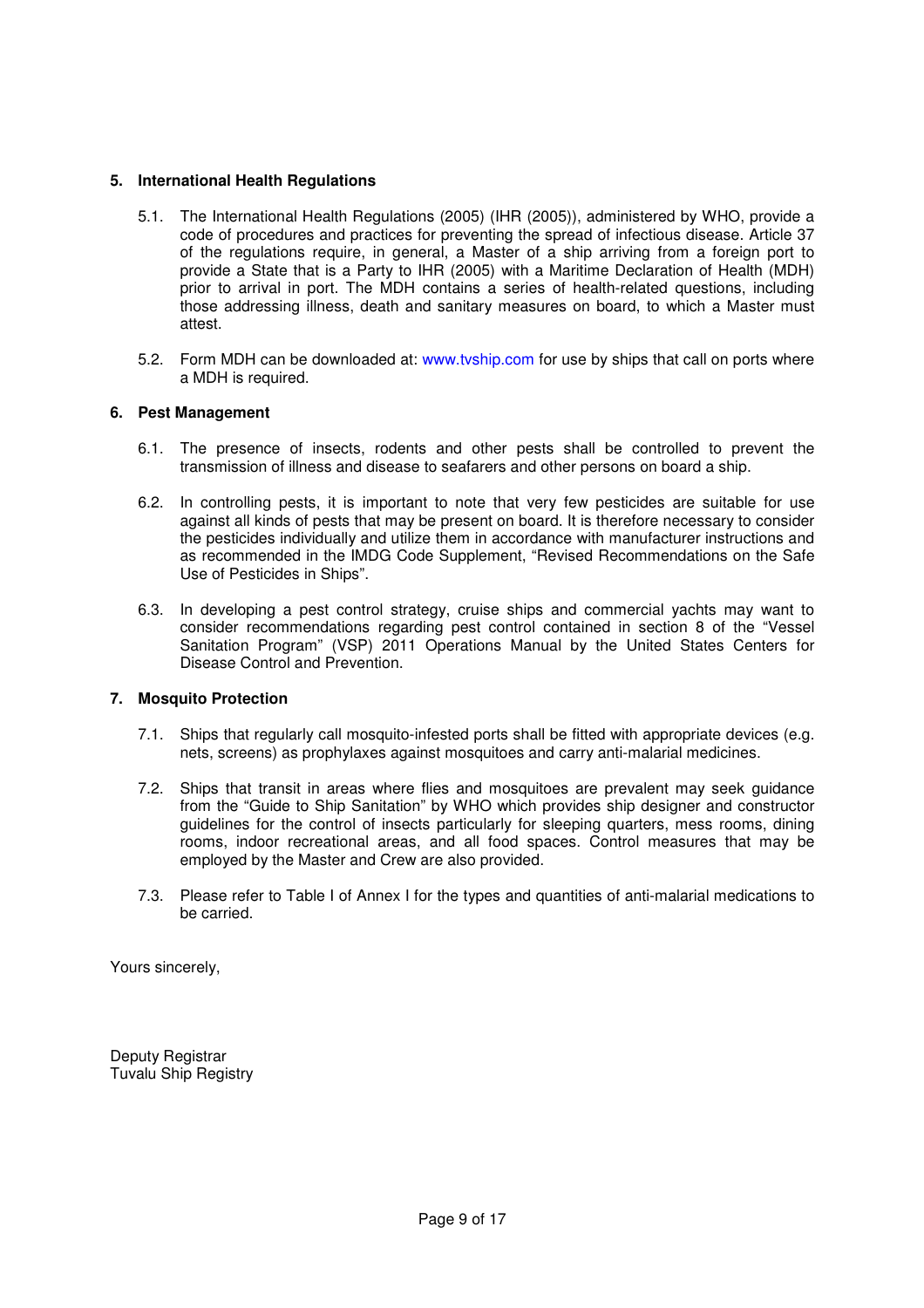# **ANNEX I**

# **Inventory Guidelines for Medicines and Medical Supplies for Ships Without a Doctor On Board**

#### **Table I**

#### **Recommended Quantities of Medicines for Ships Without a Doctor On Board** (WHO Quantification Addendum to be used with the International Medical Guide for Ships, 3rd Edition)

- 
- Category A: Ocean-going ships with crews of 25-40. Stock levels are based on a six (6) months supply.
- Category B: Vessels engaged in coastal trade or going to nearby ports with crews of up to 25 that travel no more than 24 hours from port of call. Stock levels are based on a six (6) months supply.
- Category C: Fishing vessels and private craft with crews of 15 or fewer, and usually travelling no more than a few hours from home port or a port of call. The assumed duration of each trip is up to 3-4 weeks.

|                                              |             |                 |                                                                                                                       |                          | <b>Quantities</b> |             |                                   |
|----------------------------------------------|-------------|-----------------|-----------------------------------------------------------------------------------------------------------------------|--------------------------|-------------------|-------------|-----------------------------------|
| <b>Name</b>                                  | <b>Form</b> | <b>Strength</b> | <b>Indication</b>                                                                                                     | per 10 crew <sup>1</sup> |                   |             | <b>Notes</b>                      |
|                                              |             |                 |                                                                                                                       | A                        | B                 | $\mathbf c$ |                                   |
| Acetylsalicylic<br>acid                      | Tablet      | 300mg           | high dose (600-900mg) to<br>reduce<br>fever,<br>pain,<br>inflammation                                                 | 50                       | $\overline{50}$   |             |                                   |
|                                              |             |                 | · low dose (100-150mg) to<br>inhibit formation of blood<br>clots in angina pectoris,<br>myocardial infarction, stroke |                          |                   |             |                                   |
| Aciclovir                                    | Tablet      | 400mg           | • treatment of<br>primary or<br>herpes<br>recurrent<br>simplex<br>virus infection:                                    | $70+$                    | $35+$             |             |                                   |
|                                              |             |                 | · may be useful for severe<br>varicella and herpes zoster<br>infection (doctor should be<br>consulted)                |                          |                   |             |                                   |
| Adrenaline                                   | Ampoule     | $1ml=1mg$       | · to raise blood pressure in<br>anaphylaxis<br>• to dilate airways in severe<br>asthma or anaphylaxis                 | $10+$                    | $5+$              | $5+$        |                                   |
| Amethocaine<br>(tetracaine<br>hydrochloride) | Eye<br>drop | 0.5%            | eye examination<br>and<br>for<br>procedures                                                                           | $20+$                    | $20+$             |             |                                   |
| Amoxicillin<br>$+$<br>clavulanate acid       | Tablet      | 875mg/125mg     | to treat infections responsive<br>to this antibiotic                                                                  | $20+$                    | 10                |             |                                   |
| Artemether                                   | Ampoule     | $1ml = 80mg$    | Treatment of severe malaria<br>and required for voyages to<br>where<br>areas<br>malaria<br>transmission is a risk     | $12+$                    | $12+$             |             |                                   |
| Artemether<br>$+$<br>Lumefantrine            | Tab         | 20mg+120mg      | Treatment of severe malaria<br>and required for voyages to<br>where<br>malaria<br>areas<br>transmission is a risk     | $24+$                    | $24+$             |             | if<br>Double<br>crew<br>size > 30 |

(Note: **<sup>1</sup>** Quantities marked with a "+" are suggested quantities irrespective of crew size)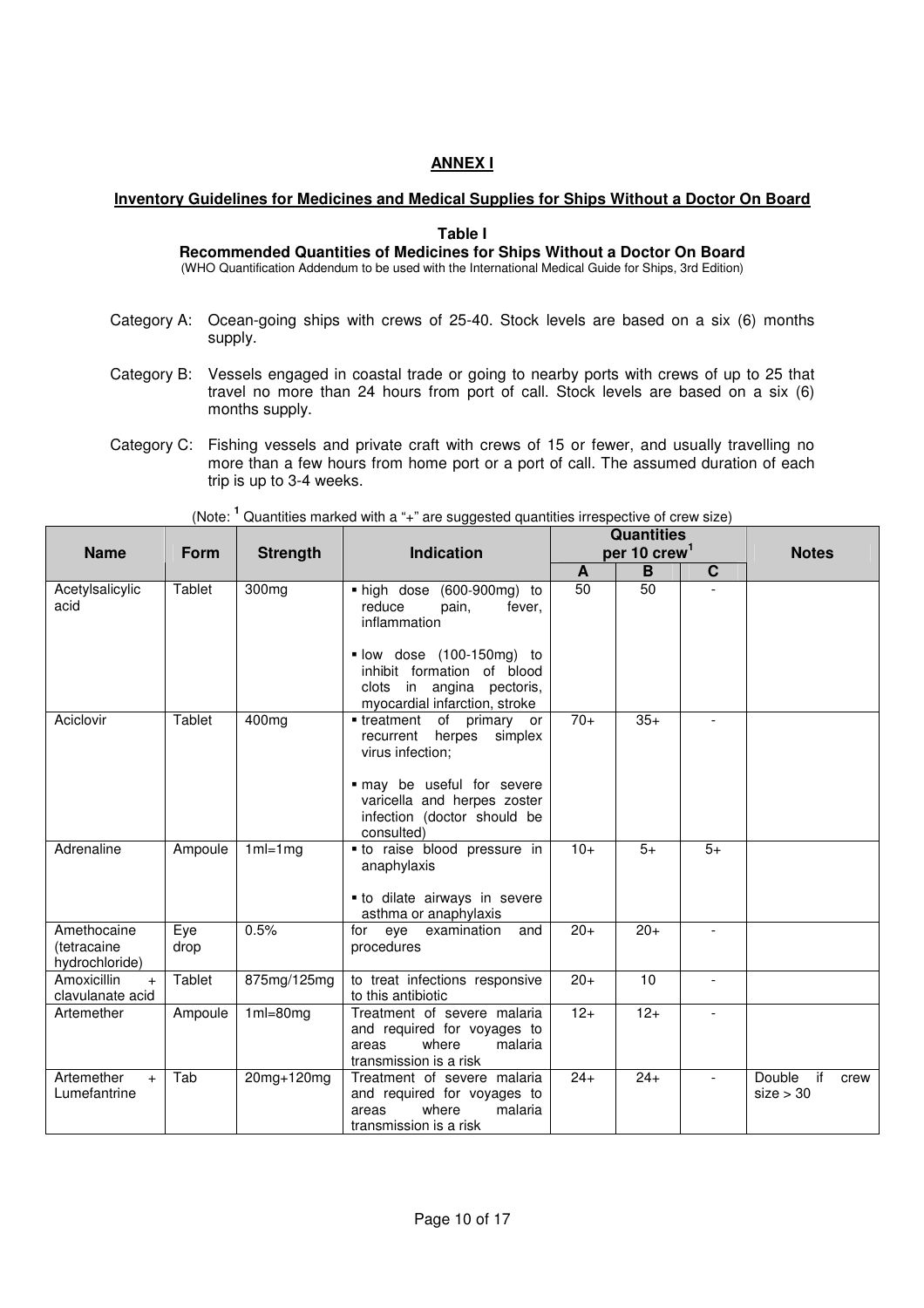| Atropine                     | Ampoule       | 1.2mg/ml                       | • to treat slow heart rate in<br>myocardial infarction                                                                                                    | $10+$          | $5+$     |                          | Double quantity if<br>carrying<br>organophosphates                                 |
|------------------------------|---------------|--------------------------------|-----------------------------------------------------------------------------------------------------------------------------------------------------------|----------------|----------|--------------------------|------------------------------------------------------------------------------------|
|                              |               |                                | • to treat organophosphate<br>insecticide poisoning                                                                                                       |                |          |                          |                                                                                    |
| Azithromycin                 | Tablet        | 500mg                          | to treat infections responsive<br>to this antibiotic                                                                                                      | $10+$          | $5+$     |                          | if<br>Double<br>crew<br>size > 30                                                  |
| Ceftriaxone                  | Ampoule       | 1g                             | to treat infections responsive<br>to this antibiotic                                                                                                      | 15             | $15+$    | $\mathbf{r}$             |                                                                                    |
| Cetirizine                   | Tablet        | 10 <sub>mg</sub>               | to treat allergy symptoms in<br>hay fever, hives, allergic<br>dermatitis, etc.                                                                            | $30+$          | $30+$    | $\overline{\phantom{a}}$ |                                                                                    |
| Charcoal,<br>activated       | Powder        | 50g in 300ml<br>purified water | to absorb ingested poisons                                                                                                                                | $120g +$       | $120g +$ | $\overline{\phantom{a}}$ |                                                                                    |
| Ciprofloxacin                | Tablet        | 250mg                          | to treat infections responsive<br>to this antibiotic                                                                                                      | $20+$          | $10+$    |                          | if<br>Double<br>crew<br>$size \geq 30$                                             |
| Cloves, oil of               | Liquid        | 10ml                           | Toothache                                                                                                                                                 | 10ml           | $10ml+$  | $\overline{\phantom{a}}$ |                                                                                    |
| Dexamethasone                | Ampoule       | 4mg/ml                         | • to treat life-threatening and<br>severe asthma                                                                                                          | 3              | 1        |                          |                                                                                    |
|                              |               |                                | • to treat anaphylaxis<br>treat severe<br>allergic<br>■ to                                                                                                |                |          |                          |                                                                                    |
|                              |               |                                | reactions                                                                                                                                                 |                |          |                          |                                                                                    |
| Diazepam                     | <b>Tablet</b> | 5 <sub>mg</sub>                | to treat alcohol withdrawal                                                                                                                               | $50+$          | $20+$    | $\overline{\phantom{a}}$ |                                                                                    |
| with<br>Docusate<br>senna    | Tablet        | $50mg + 8mg$                   | • to avoid straining in patients<br>with<br>anal<br>fissure<br>and<br>hemorrhoids                                                                         | $30+$          |          |                          |                                                                                    |
|                              |               |                                | prevent<br>constipation<br>■ to<br>caused by opioid use                                                                                                   |                |          |                          |                                                                                    |
| Doxycyline                   | Tablet        | 100mg                          | as recommended in IMGS3 for<br>the specific infection                                                                                                     | 10             |          |                          |                                                                                    |
| Ethanol,<br>hand<br>cleanser | Gel           | 70%/250ml                      | an alternative to hand-washing<br>when hands are not obviously<br>soiled                                                                                  | 500ml          | 500ml+   | $100ml+$                 |                                                                                    |
| Ethanol                      | Liquid        | 70%/500ml                      | to disinfect instruments and<br>surfaces                                                                                                                  | 500ml          | 100ml    | $\blacksquare$           |                                                                                    |
| Fluorescein                  | Eye<br>strips | 1%                             | to detect damage to cornea:<br>damaged<br>area<br>stains<br>yellow/green                                                                                  | $20+$          | $20+$    |                          |                                                                                    |
| Frusemide                    | Ampoule       | $4ml=40mg$                     | to treat severe fluid retention<br>in lungs (pulmonary oedema)<br>due to cardiac failure                                                                  | $5+$           | $5+$     | $\overline{\phantom{a}}$ |                                                                                    |
| Glucagon                     | Ampoule       | 1 <sub>mg</sub>                | blood sugar<br>to<br>treat<br>low<br>(hypoglycaemia) due to insulin<br>when oral intake is impossible<br>intravenous<br>and<br>glucose<br>cannot be given | $1+$           | $1+$     |                          | It is recommended<br>to carry a glucose<br>measuring<br>instrument<br>on<br>board. |
| Haloperidol                  | Ampoule       | $1ml = 5mg$                    | treat<br>psychotic<br>$\cdot$ to<br>hallucinations and delusions                                                                                          | $\overline{5}$ | $5+$     |                          |                                                                                    |
|                              |               |                                | • to treat severe agitation and<br>aggressiveness                                                                                                         |                |          |                          |                                                                                    |
| Hydrocrotisone               | Cream         | 1% (20-30g)                    | to treat allergy and some other<br>inflammatory skin conditions                                                                                           | 2x30g          | 1x30g    |                          |                                                                                    |
| Ibuprofen                    | Tablet        | 400mg                          | • to treat inflammation<br>• to reduce mild to moderate<br>pain, especially if associated                                                                 | 100            | 50       | $50+$                    |                                                                                    |
|                              |               |                                | with inflammation                                                                                                                                         |                |          |                          |                                                                                    |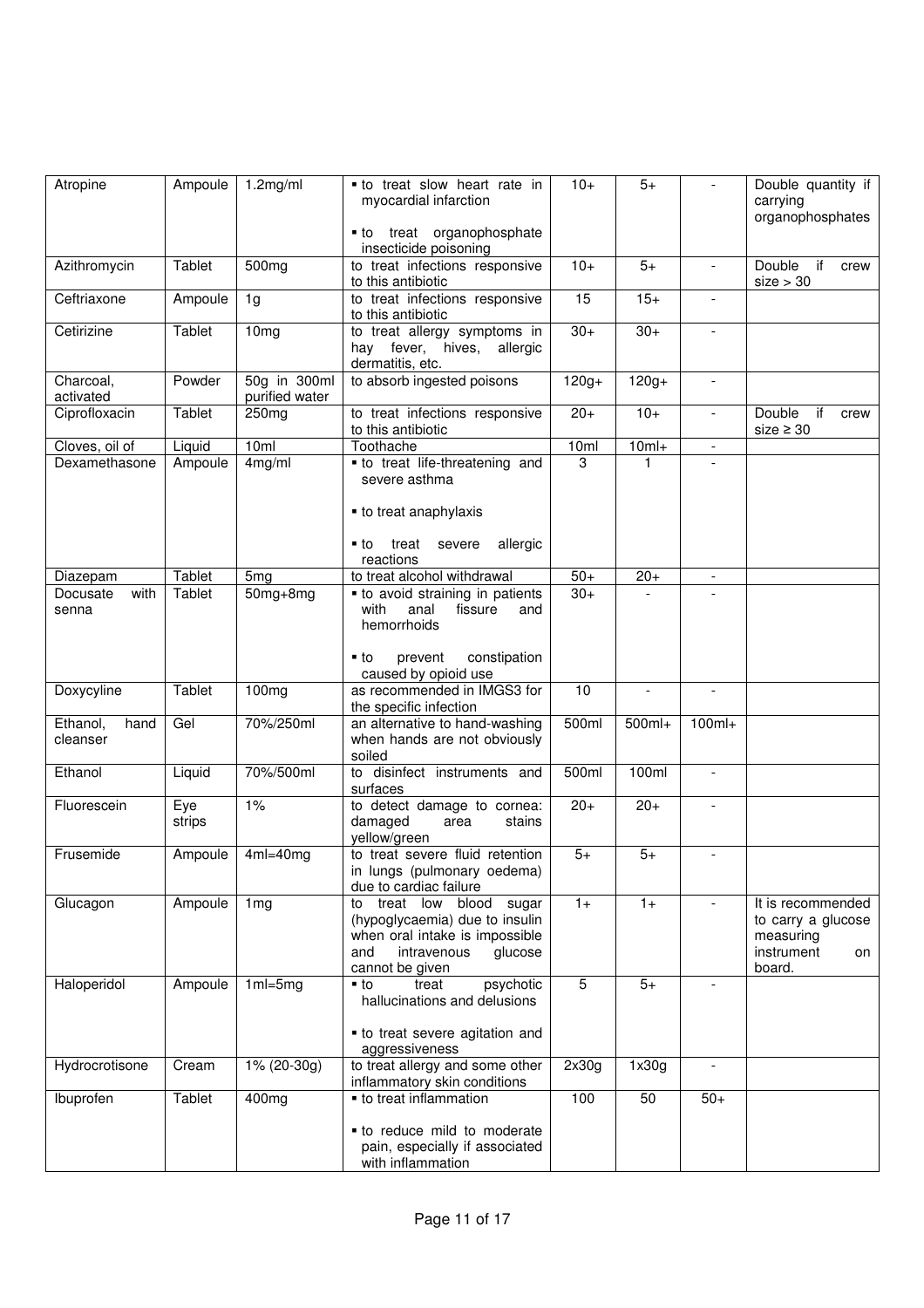| DEET 20-35%<br>formulation or<br>Picaridin or p-<br>menthane-3,8-<br>diol | Vial               | n/a                                                            | · Insect repellent lotions for<br>skin.<br>• Consider<br>diseases<br>transmitted by mosquitoes<br>as Dengue Fever, Malaria,,<br>Yellow fever                                                  | 10       | 10                       | $5+$                     | One<br>vial<br>per<br>person in areas of<br>risk of acquiring a<br>disease<br>transmitted<br>by<br>mosquitoes in a<br>given port |
|---------------------------------------------------------------------------|--------------------|----------------------------------------------------------------|-----------------------------------------------------------------------------------------------------------------------------------------------------------------------------------------------|----------|--------------------------|--------------------------|----------------------------------------------------------------------------------------------------------------------------------|
| Isosorbide<br>dinitrate                                                   | Tablet             | 5mg                                                            | • to treat angina pectoris<br>(chest pain)                                                                                                                                                    | 10       | 10                       | $5+$                     |                                                                                                                                  |
| Lignocaine                                                                | Ampoule            | $1\%$ , 5ml                                                    | • to treat myocardial infarction<br>for local anesthesia when<br>suturing wounds or performing<br>minor surgery                                                                               | 5        | 5                        | $\overline{\phantom{a}}$ |                                                                                                                                  |
| Loperamide                                                                | Tablet             | 2 <sub>mg</sub>                                                | of<br>symptoms<br>to<br>treat<br>Diarrhoea                                                                                                                                                    | 30       | 30                       | $10+$                    |                                                                                                                                  |
| Mebendazole                                                               | Tablet             | 100mg                                                          | treat<br>intestinal<br>to<br>worm<br>not effective for<br>infections,<br>tapeworm infection or hydatid<br>disease                                                                             | $6+$     | $6+$                     | $\overline{\phantom{a}}$ |                                                                                                                                  |
| Metroprolol                                                               | Tablet             | 100mg                                                          | • to treat hypertension (high<br>blood pressure)<br>• to treat artrial fibrillation<br>(irregular or rapid heart rate)<br>• to treat angina pectoris<br>(chest pain)<br>• to prevent migraine | $60+$    | $\overline{\phantom{a}}$ |                          |                                                                                                                                  |
| Metronidazole                                                             | Tablet             | 500mg                                                          | to treat infections responsive<br>to this antibiotic                                                                                                                                          | $30+$    | $20+$                    | $\overline{\phantom{a}}$ |                                                                                                                                  |
| Miconazole                                                                | Cream              | 2%                                                             | to treat fungal skin infections                                                                                                                                                               | 2x30g    | 1x30g                    | $\overline{\phantom{a}}$ | lf<br>women<br>on<br>board, supply also<br>Miconazole<br>vaginal cream                                                           |
| Midazolam                                                                 | Ampoule            | $1ml = 5mg$                                                    | to terminate epileptic fits                                                                                                                                                                   | $10+$    | $5+$                     |                          |                                                                                                                                  |
| Misoprostol                                                               | Tab                | $200\mug$                                                      | to<br>prevent<br>post-partum<br>hemorrhage                                                                                                                                                    | $3+$     | $\overline{3+}$          |                          | Only if females on<br>board                                                                                                      |
| Morphine<br>(controlled<br>Substance)                                     | Amp                | $1ml=10mg$<br>(injectable)                                     | • to reduce severe pain<br>• to reduce pain not relieved<br>by other analgesics                                                                                                               | 10       | 10                       | $\overline{\phantom{a}}$ |                                                                                                                                  |
| Morphine<br>(controlled<br>Substance)                                     | Liquid /<br>Tablet | 1mg/ml 100ml<br>bottle or 10<br>tablets<br>with<br>10mg (oral) | to reduce severe pain likely to<br>last several days in patients<br>able to eat and drink                                                                                                     | $100ml+$ | 100ml+                   |                          |                                                                                                                                  |
| Naloxone                                                                  | Ampoule            | $1ml=0.4mg$                                                    | to reverse effects of opioids,<br>especially in case of overdose                                                                                                                              | $10+$    | $5+$                     | $\overline{\phantom{a}}$ |                                                                                                                                  |
| Omeprazole                                                                | Tablet             | 20 <sub>mg</sub>                                               | • to treat gastro-oesophageal<br>reflux<br>• to treat peptic ulcer disease                                                                                                                    | $30+$    | $30+$                    |                          |                                                                                                                                  |
| Ondanestron                                                               | Tablet             | 4 <sub>mg</sub>                                                | • to prevent vomiting<br>• to prevent seasickness                                                                                                                                             | 10       | 10                       | $10+$                    |                                                                                                                                  |
| Oral rehydration<br>salts sachets of<br>powder<br>for<br>reconstitution   | Powder             | Sachet                                                         | to prevent or treat dehydration,<br>especially due to diarrhoea                                                                                                                               | 151(75)  | 101(50)                  | $21(10)+$                | Quantities<br>in<br>brackets<br>are<br>number of sachets<br>based on sachets<br>made up to 200ml                                 |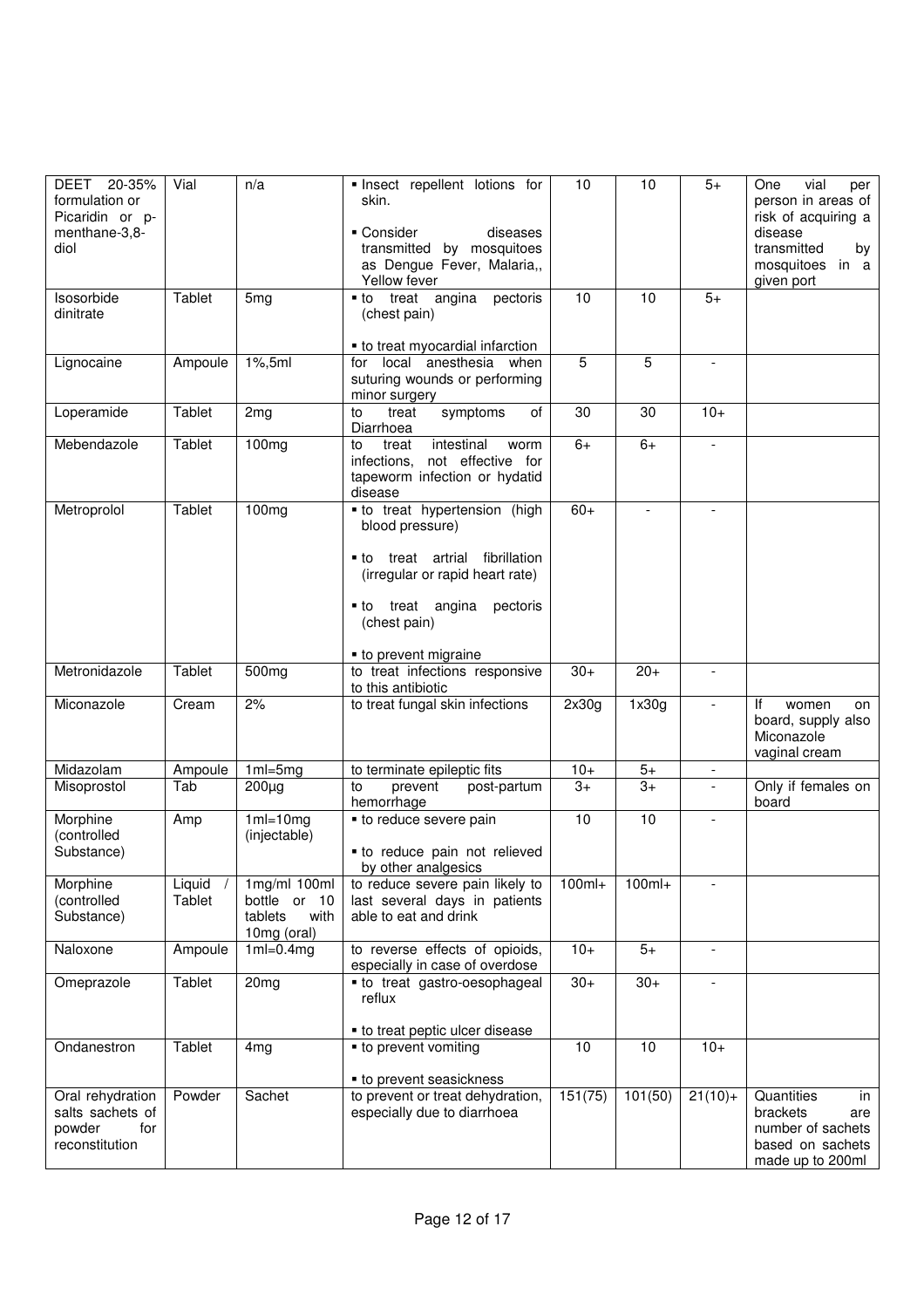| Oxymetazoline                               | Nasal<br>drop     | 0.5%             | • to treat nasal obstruction<br>due to allergies or viral<br>infection                               | $\overline{2}$   | 1                |                          | One (1) bottle per<br>patient                           |
|---------------------------------------------|-------------------|------------------|------------------------------------------------------------------------------------------------------|------------------|------------------|--------------------------|---------------------------------------------------------|
|                                             |                   |                  | • to improve sinus drainage<br>in sinusitis                                                          |                  |                  |                          |                                                         |
| Paracetamol                                 | Tablet            | 500mg            | to reduce pain and fever (but<br>not inflammation)                                                   | 100              | 50               | 25                       |                                                         |
| Permethrin                                  | Lotion            | 1%,250ml         | to eliminate hair, pubic, and<br>body lice                                                           | 200ml+           | $100ml+$         | $\overline{\phantom{a}}$ | Double if crew<br>size > 30                             |
| Permethrin                                  | Lotion            | 5%,250g          | to treat scabies                                                                                     | $300ml+$         | $100ml+$         |                          | 100ml per patient                                       |
| Povidone iodine                             | Ointment          | 10%              | to disinfect skin and wounds                                                                         | 1x25g            | 1x25g            | $\mathcal{L}$            |                                                         |
| Povidone iodine                             | Liquid            | 10%              | to disinfect skin and wounds                                                                         | 100ml            | 100ml            | $100ml+$                 |                                                         |
| Prednisone                                  | Tablet            | 25mg             | • to treat severe asthma<br>• to treat other inflammatory<br>conditions<br>(on<br>medical<br>advice) | $30+$            | $30+$            |                          |                                                         |
| Petroleum jelly<br>(Vaseline)               | Ointment          | n/a              | • to treat chapped skin<br>lubricating<br>$\blacksquare$ for                                         | 100 <sub>g</sub> | 100 <sub>g</sub> | $\overline{a}$           |                                                         |
|                                             |                   |                  | rectal<br>thermometer                                                                                |                  |                  |                          |                                                         |
| Salbutamol                                  | Inhaler           | 0.1mg/dose       | • to treat asthma<br>• to treat chronic bronchitis                                                   | $\mathbf{1}$     | $\mathbf{1}$     |                          | (1)<br>inhaler<br>One<br>per patient                    |
|                                             |                   |                  | • to treat emphysema                                                                                 |                  |                  |                          |                                                         |
|                                             |                   |                  | • to treat other lung diseases                                                                       |                  |                  |                          |                                                         |
| Volume spacer for<br>salbutamol inhaler     | n/a               | n/a              | • to make inhaling salbutamol<br>more effective                                                      | $\mathbf{1}$     | 1                | $\overline{\phantom{a}}$ |                                                         |
| Sodium chloride                             | Liquid            | 0.9%, 1 litre    | for fluid replacement but can<br>also be used for sterile eye<br>irrigation                          | $5+$             | $\mathbf{1}$     | $\overline{\phantom{a}}$ |                                                         |
| Sodium chloride                             | Liquid            | 0.9%,10ml        | For sterile eye bathing and<br>application<br>of<br>wet<br>compresses                                | $2+$             | $\mathbf{1}$     |                          |                                                         |
| Tetracycline                                | Eye<br>ointment   | $1\%, 5g$        | to treat minor eye infections;<br>infections<br>prevent<br>to<br>following damage to the<br>cornea.  | $\overline{2}$   | 1                | $1+$                     | One $(1)$ tube per<br>patient                           |
| Tetanus<br>Immunoglobulin<br>ampoule        | Ampoule           | n/a              | Part of wound care if state of<br>vaccination is unknown                                             | $\mathbf{1}$     | 1                |                          |                                                         |
| Tetanus<br>toxoid<br>vaccination<br>ampoule | Ampoule           | n/a              | Part of wound care if state of<br>vaccination is unknown                                             | $\mathbf{1}$     | $\mathbf{1}$     | $\overline{\phantom{a}}$ |                                                         |
| Tramadol                                    | <b>Tablets</b>    | 50 <sub>mg</sub> | against moderate pain                                                                                | $50+$            | $50+$            |                          |                                                         |
|                                             |                   |                  | $\blacksquare$ in<br>severe<br>pain<br>use<br>morphine                                               |                  |                  |                          |                                                         |
| Vitamin K<br>(Phytomenadione)               | Ampoule           | $1ml=10mg$       | excessive<br>reverse<br>to<br>or<br>unwanted effects of warfarin<br>or related drugs                 | $2+$             | $2+$             | $\mathbf{r}$             |                                                         |
| Water for injection                         | Ampoule           | 5ml              | reconstitution of injectable<br>drugs provided as powders                                            | 10               | $5+$             |                          | Only<br>used<br>to<br>reconstitute<br>cefriaxone        |
| Zidovudine+<br>lamivudine                   | Tablet            | 300mg/150mg      | prophylaxis<br>against<br>HIV<br>infections after needle-stick<br>injury                             | $60+$            | $60+$            | $\overline{\phantom{0}}$ | One tablet daily<br>twice<br>daily<br>for<br>four weeks |
| Zinc oxide                                  | Paste<br>ointment | 20%              | protection of rritated skin                                                                          | $200g+$          | $100g +$         | $100g +$                 | 4x25g or 3x30g<br>tubes per 100g                        |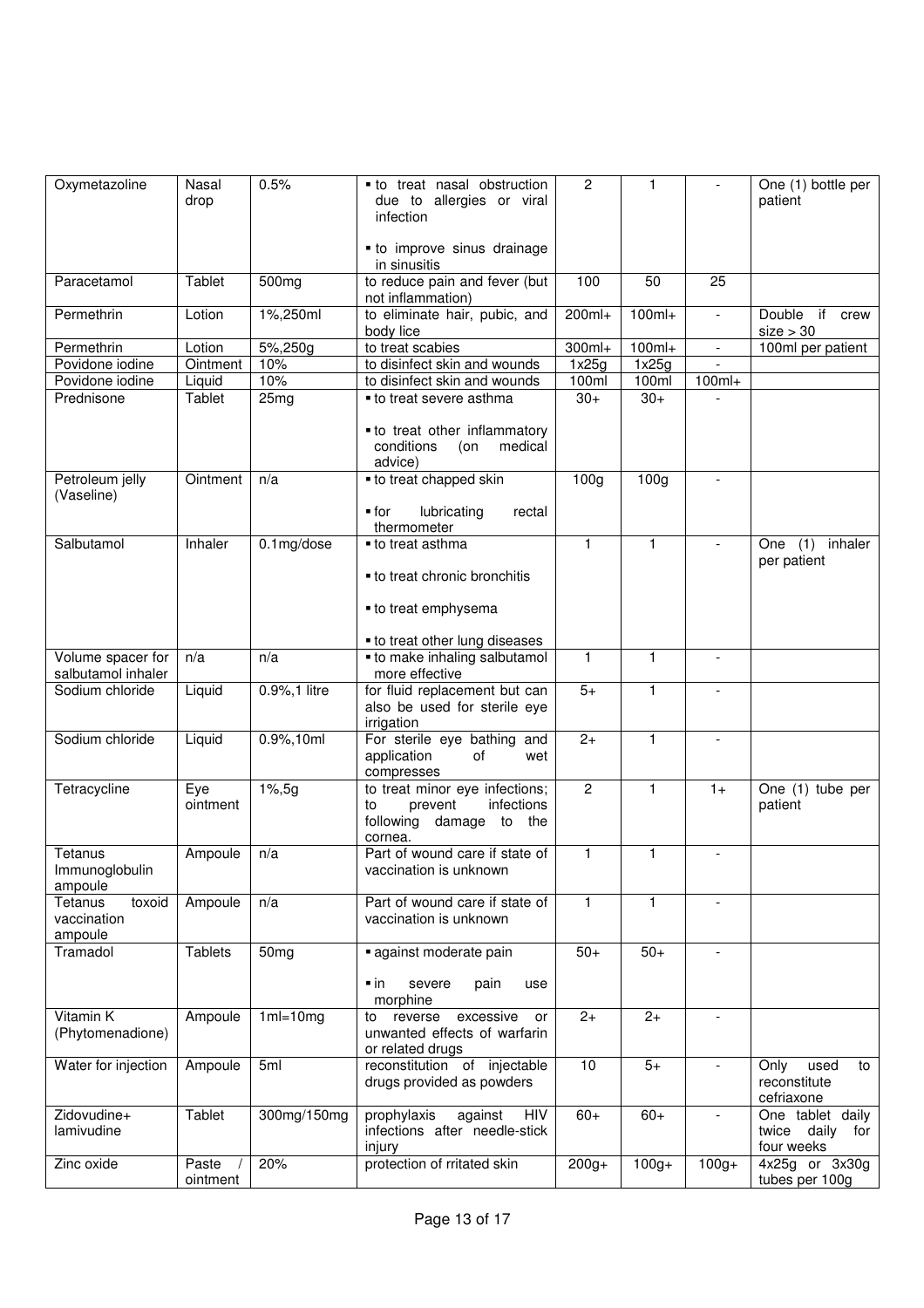# **Table I Continued Supplies and Equipment**

(International Medical Guide for Ships,  $3^{\prime\prime}$  Edition)

| <b>Category</b>                                | <b>Recommended Item</b>                                                                                | <b>Quantity per</b><br>10 crew |
|------------------------------------------------|--------------------------------------------------------------------------------------------------------|--------------------------------|
|                                                | <b>RESUSCITATION EQUIPMENT</b>                                                                         |                                |
| Appliance<br>for<br>the                        | Portable oxygen set, complete, containing:                                                             |                                |
| administration of oxygen                       | " 1 oxygen cylinder, 2L/200 bar                                                                        | 1                              |
|                                                | 1 spare oxygen cylinder, 2L/200 bar                                                                    | 1                              |
|                                                | • Pressure regulating unit and flow meter with tubes such that ship's                                  | 1                              |
|                                                | industrial oxygen can also be used                                                                     |                                |
|                                                | • 3 disposable face masks of choice; including simple face mask and                                    | 3                              |
|                                                | non-rebreathing mask                                                                                   |                                |
| Oropharyngeal airway                           | Guedel airway (Mayo-tube): sizes medium                                                                | $\overline{c}$                 |
| Oropharyngeal airway                           | Guedel airway (Mayo-tube): sizes large                                                                 | $\overline{c}$                 |
| Mechanical aspirator                           | Manual aspirator to clear upper airways                                                                | 1                              |
|                                                | Catheters for Mechanical aspirator                                                                     | $\overline{c}$                 |
| Bag and mask resuscitator                      | Ambubag (or equivalent); supplied with large, medium and small masks                                   | $\mathbf{1}$                   |
| Cannula<br>for<br>mouth-to-                    | Brook airway, Lifeway, pocket face mask or equivalent                                                  | 1                              |
| mouth resuscitation                            |                                                                                                        |                                |
|                                                | DRESSING MATERIAL AND SUTURING EQUIPMENT                                                               |                                |
| Adhesive dressings                             | Assorted wound-plaster or plaster strips, water-resistant - slim and broad                             | 200                            |
| Sterile gauze compresses                       | Sterile gauze compresses, 5x5cm, sterile                                                               | 100                            |
|                                                | Sterile gauze compresses, 10x10cm, sterile                                                             | 100                            |
| Gauze roll                                     | Gauze roll, 5cm x 100m, non-sterile                                                                    | $\mathbf{1}$                   |
| Gauze roll                                     | Gauze roll, 90cm / 60cm x 100m, non-sterile (may be substituted by                                     | 1                              |
|                                                | gauze roll of smaller size)                                                                            |                                |
| Gauze dressing with non-                       | Non-adherent gauze dressing, square, 10cm                                                              | 100                            |
| adherent surface                               |                                                                                                        |                                |
| Vaseline gauze                                 | Paraffin gauze dressing, 10x10cm, sterile                                                              | 50                             |
| Bandage                                        | Elastic fixation bandage, 4m x 6cm                                                                     | 3                              |
| <b>Sterile</b><br>compression<br>bandages      | First-aid absorbent gauze-covered cotton pad sewn into a cotton bandage<br>(ambulance dressing), small | $\overline{5}$                 |
| <b>Sterile</b><br>compression                  | First-aid absorbent gauze-covered cotton pad sewn into a cotton bandage                                | 5                              |
| bandages                                       | (ambulance dressing), medium                                                                           |                                |
| <b>Sterile</b><br>compression                  | First-aid absorbent gauze-covered cotton pad sewn into a cotton bandage                                | 5                              |
| bandages                                       | (ambulance dressing), large                                                                            |                                |
| Tubular gauze for finger                       | Tubular gauze bandage for finger bandage with applicator, 5m                                           | $\mathbf{1}$                   |
| bandage                                        |                                                                                                        |                                |
| Adhesive elastic bandage                       | Adhesive elastic bandage, 4m x 6cm                                                                     | 10                             |
| Triangular sling                               | Triangular sling                                                                                       | $\overline{5}$                 |
| Sterile<br>$\overline{f}$ for<br>sheet<br>burn | Sterile sheet for burn patients                                                                        | 1                              |
| victims                                        |                                                                                                        |                                |
| Honey for dressing burns                       | 1kg                                                                                                    | 1                              |
| Adhesive sutures or zinc                       | Adhesive tape, waterproof, skin-friendly, 5x1.25cm                                                     | 10                             |
| oxide bandages                                 |                                                                                                        |                                |
| Q-tips                                         | Q-tips (wooden)                                                                                        | 100                            |
| Safety pins                                    | Safety pins (stainless steel) 12pcs                                                                    | 50                             |
| <b>Butterfly sutures</b>                       | Butterfly sutures, Steristrips <sup>®</sup> or Leukostrip <sup>®</sup> , sterile                       | 20                             |
| Skin adhesive                                  | 2-octyl cyanoacrylate liquid, 0.5ml                                                                    | $\overline{2}$                 |
| Suturing equipment                             | Sutures, absorbable with curved non-traumatic needles, 1-O,                                            | 10                             |
|                                                | Sutures, absorbable with curved non-traumatic needles, 3-O,                                            | 10                             |
|                                                | Sutures, absorbable with curved non-traumatic needles, 4-O or 5-O,                                     | 10                             |
| Gloves                                         | Disposable examination gloves, medium                                                                  | 50                             |
|                                                | Disposable examination gloves, large                                                                   | 50                             |
|                                                | Surgical gloves size 6.5 sterile in pairs                                                              | $\overline{3}$                 |
|                                                | Surgical gloves size 7.5 sterile in pairs                                                              | $\overline{3}$                 |
|                                                | Surgical gloves size 8.5 sterile in pairs                                                              | $\overline{3}$                 |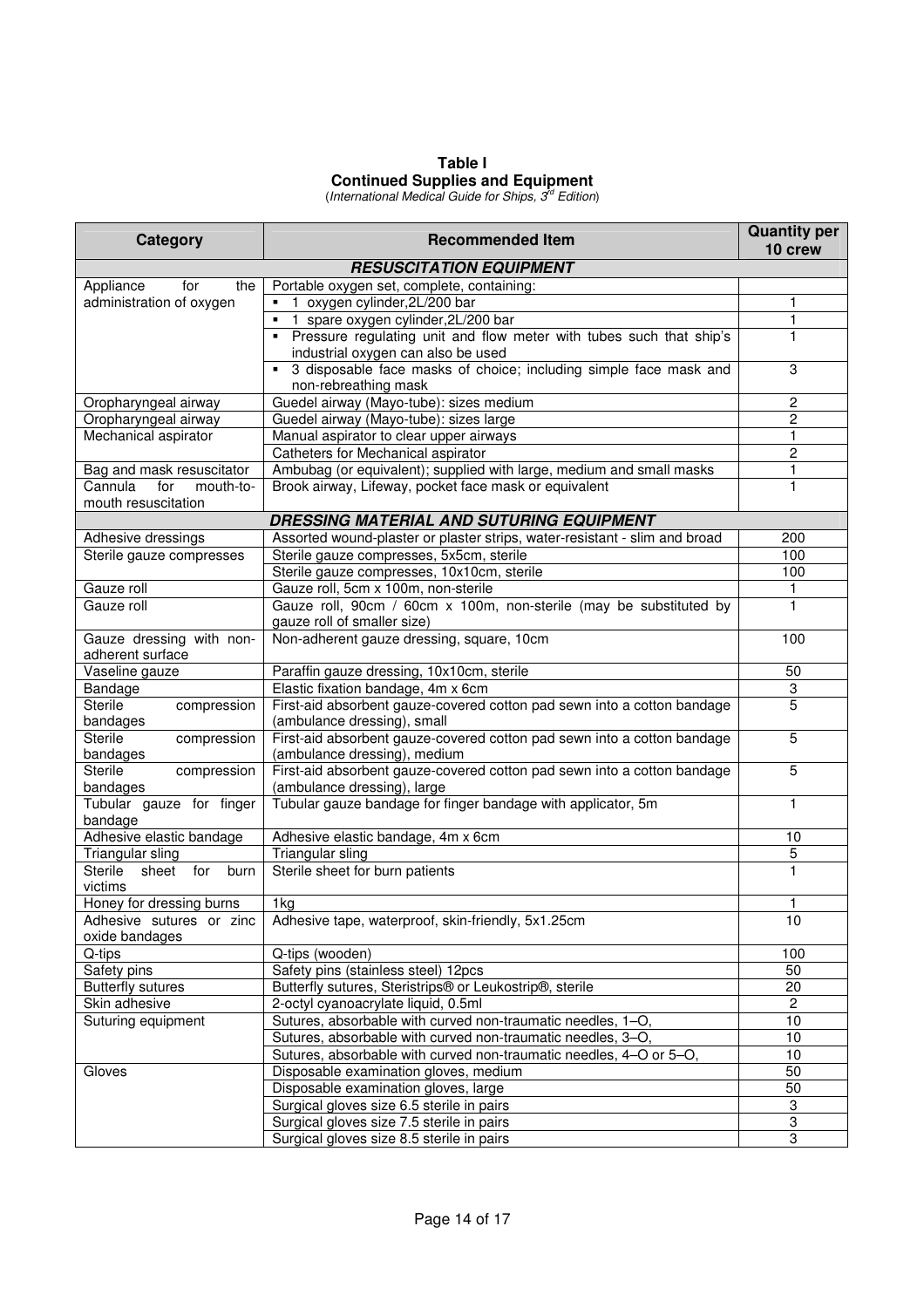| <b>INSTRUMENTS</b>                                     |                                                                                                              |                    |  |  |  |
|--------------------------------------------------------|--------------------------------------------------------------------------------------------------------------|--------------------|--|--|--|
| Scalpels                                               | Scalpel, sterile, disposable                                                                                 | 20                 |  |  |  |
| Instrument box                                         | Instrument box (stainless steel)                                                                             | 1                  |  |  |  |
| <b>Scissors</b>                                        | Operating scissors, straight (stainless steel)                                                               | 1                  |  |  |  |
|                                                        | Bandage scissors (stainless steel)                                                                           | 1                  |  |  |  |
| Forceps                                                | Splinter forceps, pointed (stainless steel)                                                                  | $\overline{c}$     |  |  |  |
|                                                        | Teeth tissue forceps (stainless steel)                                                                       | 1                  |  |  |  |
| Needle holder                                          | Needle holder, Mayo-Hegar 180mm, straight                                                                    | 1                  |  |  |  |
| Haemostatic clamps                                     | Haemostatic clamp, Halstead mosquito, 125mm, stainless steel                                                 | 2                  |  |  |  |
| Disposable razors                                      | Razor, disposable                                                                                            | 5                  |  |  |  |
|                                                        | <b>EXAMINATION AND MONITORING EQUIPMENT</b>                                                                  |                    |  |  |  |
| Disposable<br>tongue<br>depressors                     | Tongue Depressors, disposable                                                                                | 100                |  |  |  |
| Reactive strips for urine<br>analysis                  | Reactive strips for urine analysis: blood/ glucose/ protein/nitrite/leukocytes                               | 100                |  |  |  |
| Microscope slides                                      | Microscope slides                                                                                            | 100                |  |  |  |
| Stethoscope                                            | Stethoscope                                                                                                  | 1                  |  |  |  |
| Aneroid                                                | Sphygmomanometer (blood pressure set), preferably automatic                                                  | 1                  |  |  |  |
| sphygmomanometer                                       |                                                                                                              |                    |  |  |  |
| Standard thermometer                                   | Standard thermometer, digital if possible                                                                    | 1                  |  |  |  |
| Rectal thermometer                                     | Rectal thermometer, digital if possible                                                                      | 1                  |  |  |  |
| Hypothermic thermometer                                | Thermometer 32°-34℃, digital if possible, preferable range 26℃ to 42℃                                        | 1                  |  |  |  |
|                                                        | to differentiate between sever-moderate-mild hypothermia                                                     |                    |  |  |  |
| Penlight (blue light)                                  | Penlight + blue cover to detect damage to cornea                                                             | 1                  |  |  |  |
| Marker                                                 | Waterproof indelible marker                                                                                  | 1                  |  |  |  |
| Magnifying glass                                       | Magnifying glass (a x 8 loupe)                                                                               |                    |  |  |  |
|                                                        | <b>EQUIPMENT FOR INJECTION, INFUSION, AND CATHETERIZATION</b>                                                |                    |  |  |  |
| Equipment for injection                                | Syringes, Luer connection, 2ml, sterile, disposable                                                          | 20                 |  |  |  |
|                                                        | Syringes, Luer connection, 5ml, sterile, disposable                                                          | 20                 |  |  |  |
|                                                        | Syringes, Luer connection, 10ml, sterile, disposable                                                         | 20                 |  |  |  |
| Equipment<br>for<br>subcutaneous injection             | Hypodermic subcutaneous needle, Luer connection, 16x0.5mm (23 G or<br>25 G), sterile, disposable             | 20                 |  |  |  |
| Equipment<br>for<br>intramuscular injection            | Hypodermic intramuscular needle (19G or 21G), Luer connection,<br>40x0.8mm, sterile, disposable              | 20                 |  |  |  |
| Equipment for drawing the<br>medicine into the syringe | Needles, 19G or 21G, blunt, "drawing up" type                                                                | 20                 |  |  |  |
| Equipment for intravenous                              | Intravenous infusion cannula 16G (1.7mm) or 19G, Luer-lock connection,                                       | 10                 |  |  |  |
| fluid infusion                                         | sterile, non-recap type + mandarin                                                                           |                    |  |  |  |
|                                                        | Intravenous infusion cannula 22G (0.8mm) or 21G, Luer-lock connection,<br>sterile, non-recap type + mandarin | 10                 |  |  |  |
|                                                        | Intravenous giving set, Luer-lock connection, steril +3-way valve/<br>connection                             | 5                  |  |  |  |
|                                                        | Tourniquet, blood-taking type, to be used with intravenous infusion<br>cannula                               | 1                  |  |  |  |
| <b>Bladder</b><br>drainage                             | Penile sheath set with condom catheter, tube, and bag                                                        | 2                  |  |  |  |
| equipment                                              | Indwelling urine catheter 14 CH                                                                              | $\boldsymbol{2}$   |  |  |  |
|                                                        | Short-term urine catheter with soft-eye straight tip Thieman No. 12, or                                      | $\overline{2}$     |  |  |  |
|                                                        | equivalent<br>Short-term urine catheter with soft-eye straight tip Thieman No. 12, or                        | $\overline{2}$     |  |  |  |
|                                                        | equivalent<br>Complete sterile urine catheterization set with lubricant, drapes, cotton                      | $\mathbf{2}$       |  |  |  |
|                                                        | swabs, skin disinfection, forceps, sterile container                                                         |                    |  |  |  |
|                                                        | Urine collecting bag and tube<br><b>GENERAL MEDICAL AND NURSING EQUIPMENT</b>                                | $\overline{c}$     |  |  |  |
|                                                        |                                                                                                              |                    |  |  |  |
| Eye protection                                         | Plastic goggles or full-face mask                                                                            | $\overline{c}$     |  |  |  |
| Plastic apron<br>Kidney dish                           | Disposable plastic apron<br>Kidney dish, stainless steel, 825ml                                              | 10<br>$\mathbf{2}$ |  |  |  |
| Plastic backed towels                                  |                                                                                                              | 10                 |  |  |  |
| Safety box                                             | Towels, plastic backed, absorbent, 600x500mm<br>Safety box for sharps disposable, 5L                         | $\mathbf{1}$       |  |  |  |
| Mask                                                   | Mask, duckbill type, disposable                                                                              | 50                 |  |  |  |
|                                                        |                                                                                                              |                    |  |  |  |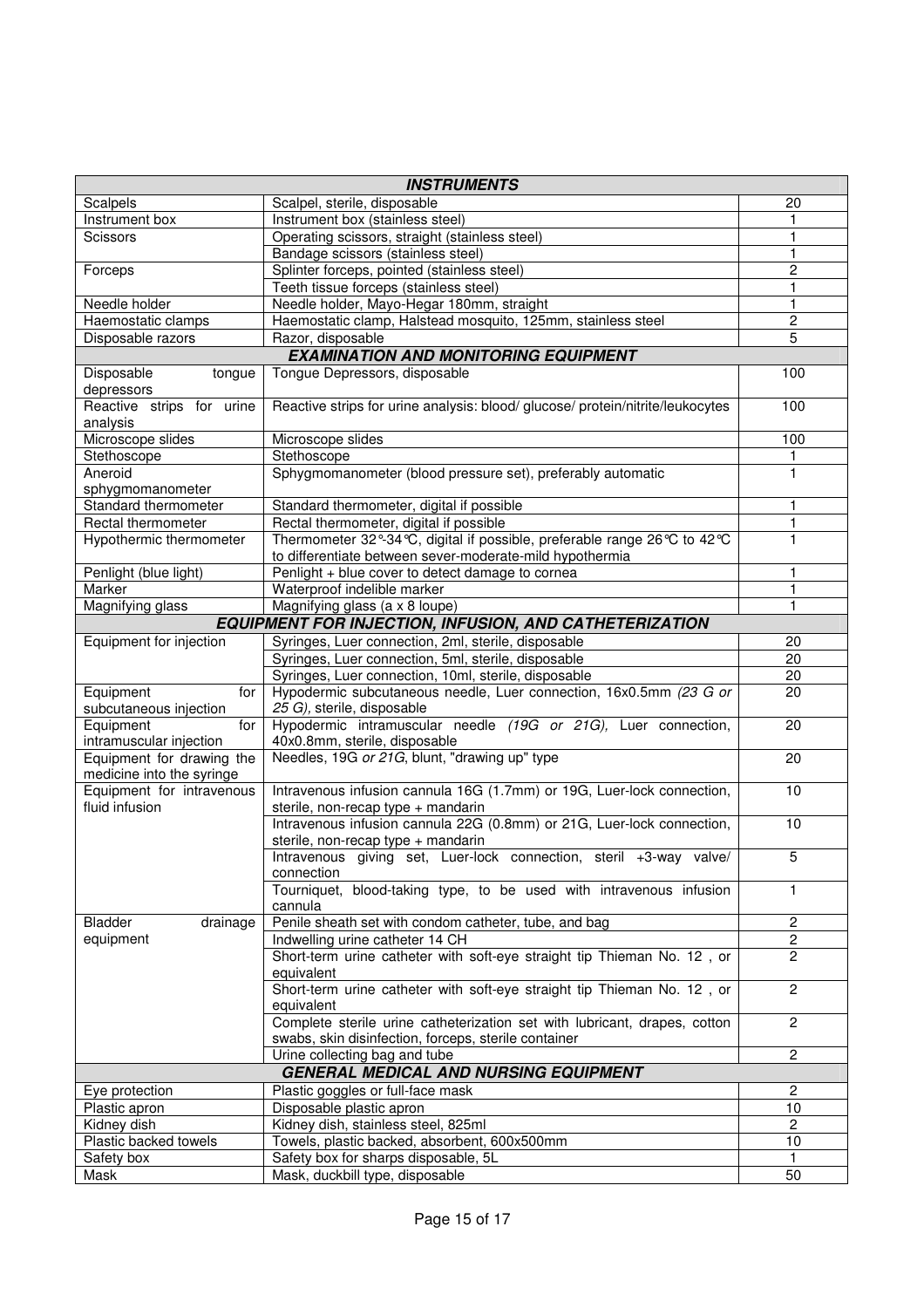| Tape measure              | Tape measure, vinyl coated, 1.5m                                |                |
|---------------------------|-----------------------------------------------------------------|----------------|
| Draw sheet                | Draw sheet, plastic 90x180cm                                    | 2              |
| Bedpan                    | Bedpan, stainless steel                                         |                |
| Hot-water bottle          | Hot-water bag                                                   |                |
| Urine bottle              | Urinal, male (plastic)                                          |                |
| Ice bag                   | ColdHotpack maxi                                                |                |
| Aluminum foil blanket     | Aluminum foil blanket                                           |                |
| Condoms                   | Male condoms                                                    | 100            |
| Wash bottle               | Plastic wash bottle, 250ml                                      |                |
| <b>Plastic bottle</b>     | Bottle, 1L plastic with screw top                               | 2              |
| Dressing tray             | Stainless steel dressing tray 300x200x30mm                      |                |
| Bowl                      | Bowl, stainless steal, 180ml                                    | 2              |
| Specimen jars             | Jars, plastic, with lids and lables 100ml                       | 10             |
| Plaster-of-Paris bandages | Bandages, POP, 5cmx2.7m, may be omitted if splints are carried  | 6              |
|                           | Bandages, POP, 10cmx2.7m, may be omitted if splints are carried | 6              |
| Stockinet                 | Stockinet sizes for arm splints 10m roll                        |                |
|                           | Stockinet sizes for leg splints 10m roll                        |                |
| Cotton wool               | Cotton wool roll 500g                                           | 5              |
| Alcohol swabs             | 70% alcohol swabs for skin cleansing prior to injection         | 10             |
| Nail brush                | Nail brush                                                      |                |
| Mortuary transfer bag     | Mortuary transfer bag                                           |                |
|                           | <b>IMMOBILIZATION AND TRANSPORTATION EQUIPMENT</b>              |                |
| Malleable splints         | Malleable finger splint (Small)                                 |                |
|                           | Malleable forearm/ hand splint (Medium)                         | $\overline{c}$ |
|                           | Malleable splint legs (Large)                                   | 2              |
| Stretcher equipment       | Stretcher, Preferably allowing crane/helicopter lifting.        |                |
| For neck immobilisation   | Cervical rigid collar variable size                             |                |